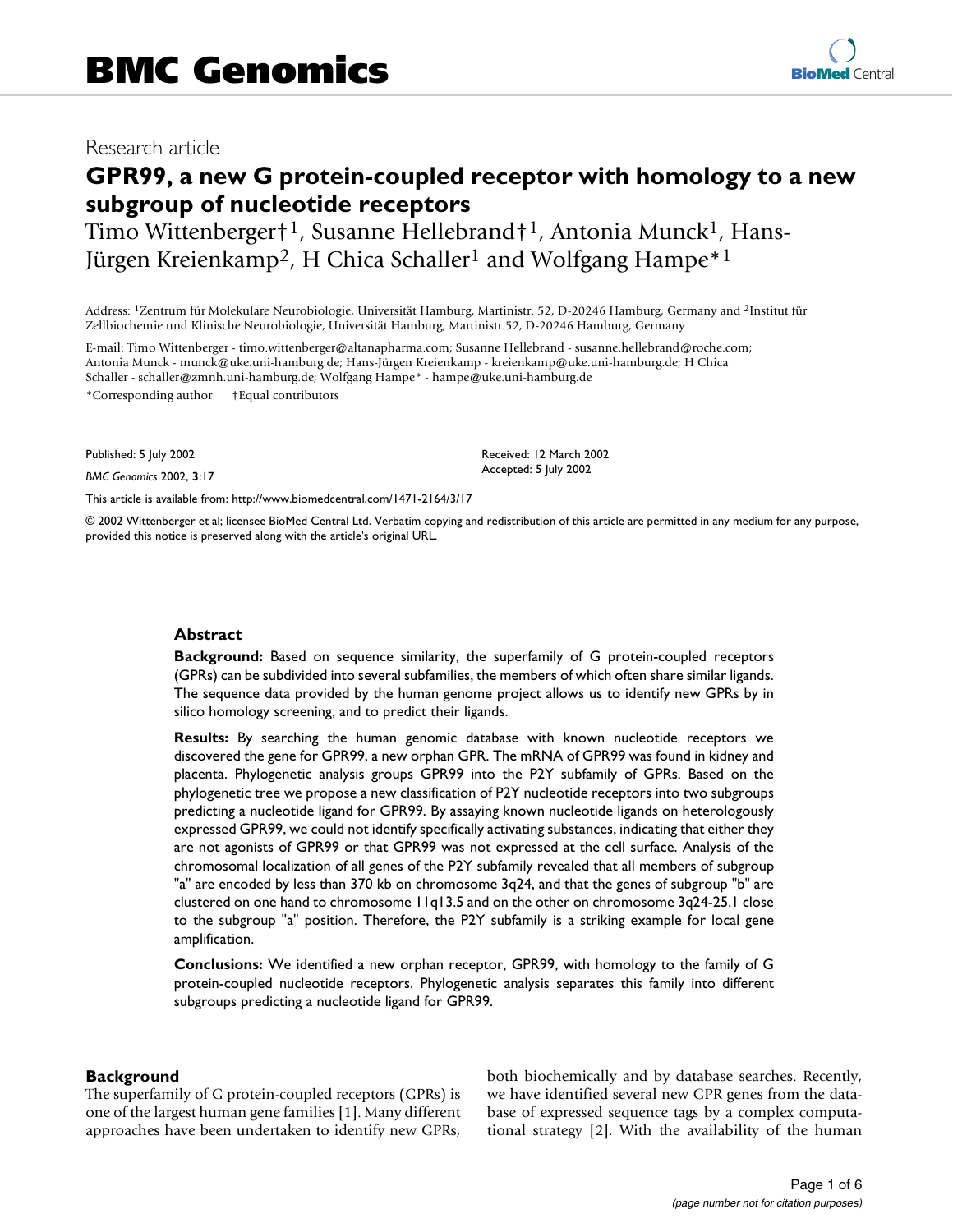



genomic sequence another source for data mining became accessible, which is especially valuable for GPR searches, since many GPR genes contain no or only a few introns. Nevertheless, the existance of pseudogenes, many of which are not transcribed or lead to truncated proteins, makes it necessary to prove the expression of each putative gene found in the genome. For this publication we used some of the new receptors with homology to the subfamily of P2Y nucleotide receptors [2] to search for further GPRs in the human genomic database.

#### **Results and discussion** *Identification of GPR99*

Performing TBLASTN searches of the human genomic database with the known nucleotide GPRs we identified an additional ORF, which we named GPR99. The ORF reaches from bp 140188 to 141201 of the BAC clone with the accession number AC026756.15. The putative start codon in a Kozak context is located 15 bp behind an in-frame stop codon. The last 20 bp of the ORF and the 3' UTR are found on an EST clone derived from thyroid epithelium (AW827323). Sequencing the entire EST clone from the I.M.A.G.E consortium [3], which was supplied by the Resource Center of the German Human Genome Project at the Max-Planck-Institute for Molecular Genetics, confirmed the genomic sequence behind the coding region for transmembrane domain six. To show mRNA expression of full-length GPR99, we amplified the entire coding region together with the upstream stop codon from a human placenta cDNA library by PCR. Direct sequencing of the PCR product was in perfect accordance with the genomic data. The sequence was submitted to GenBank under accession number AF370886. mRNA expression of GPR99 was proven by northern blot analysis. A 3.0 kb mRNA was detected in kidney and, to a lower extend, in placenta (Fig. 1).

#### *Sequence analysis*

GPR99 shares 36% identical amino acids both with the  $P2Y_1$  receptor (57% similarity) and with GPR91 (55% similarity) as its closest homologs (Fig. 2). "Fingerprint" analysis for GPR subtypes [4] also groups GPR99 into the P2 purinoceptor subfamily. No receptors from other species with a similar degree of relatedness were identified in the databases.

Phylogenetic analysis of all human members of the P2Y subfamily of GPRs results in three subgroups designated "a", "b", and "n" (Fig. 3A). Subgroup "n" (for **n**on-nucleotide receptors) contains  $P2Y_5$ ,  $P2Y_7$ ,  $P2Y_9$ , and  $P2Y_{10}$ , all of which, for homology reasons, were designated P2Y receptors. Closer analysis revealed that none of these is activated by nucleotides, but one of them,  $P2Y_7$ , binds leukotriene B4 [5]. In contrast, GPR99 belongs to subgroup "b" which, in addition to the new orphan receptor GPR91, consists of five receptors with proven nucleotide agonists, hinting at a similar ligand for GPR91 and GPR99. Subgroup "a" consists of the orphan receptors GPR87 and H963, and of GPR86/P2Y<sub>13</sub>[6], P2Y<sub>12</sub> and KIAA0001, which bind the nucleotide ligands ADP, ADP, and UDP-glucose, respectively.

A closer analysis of residues implicated in direct nucleotide interactions confirms the existance of two distinct nucleotide receptor subgroups. At the beginning of transmembrane domain seven, all receptors of subgroup "b", including GPR99, share the motif Y-X-V-T-R-P-L, which is not found in the other GPRs (Fig. 3B). The highly specific positively charged arginine residue of this motif was shown to play an important role for binding of negatively charged nucleotides [7]. In the same position the subgroup "a" members share the motif K-E-X-T-L-X-L.  $P2Y_{5}$ ,  $P2Y_7$ ,  $P2Y_9$ ,  $P2Y_{10}$  and other non-nucleotide receptors lack both of these motifs (Fig. 3B). These motifs might, therefore, be good diagnostic tools to predict ligands for additional orphan receptors.

Towards the end of transmembrane domain seven many GPRs share the motif D/N-P-X-X-Y. GPR99 lacks the highly conserved proline residue of this motif (Fig. 3B) and shares a leucine residue at this position with two GPRs encoded by Herpes simplex virus six. Since also some mela-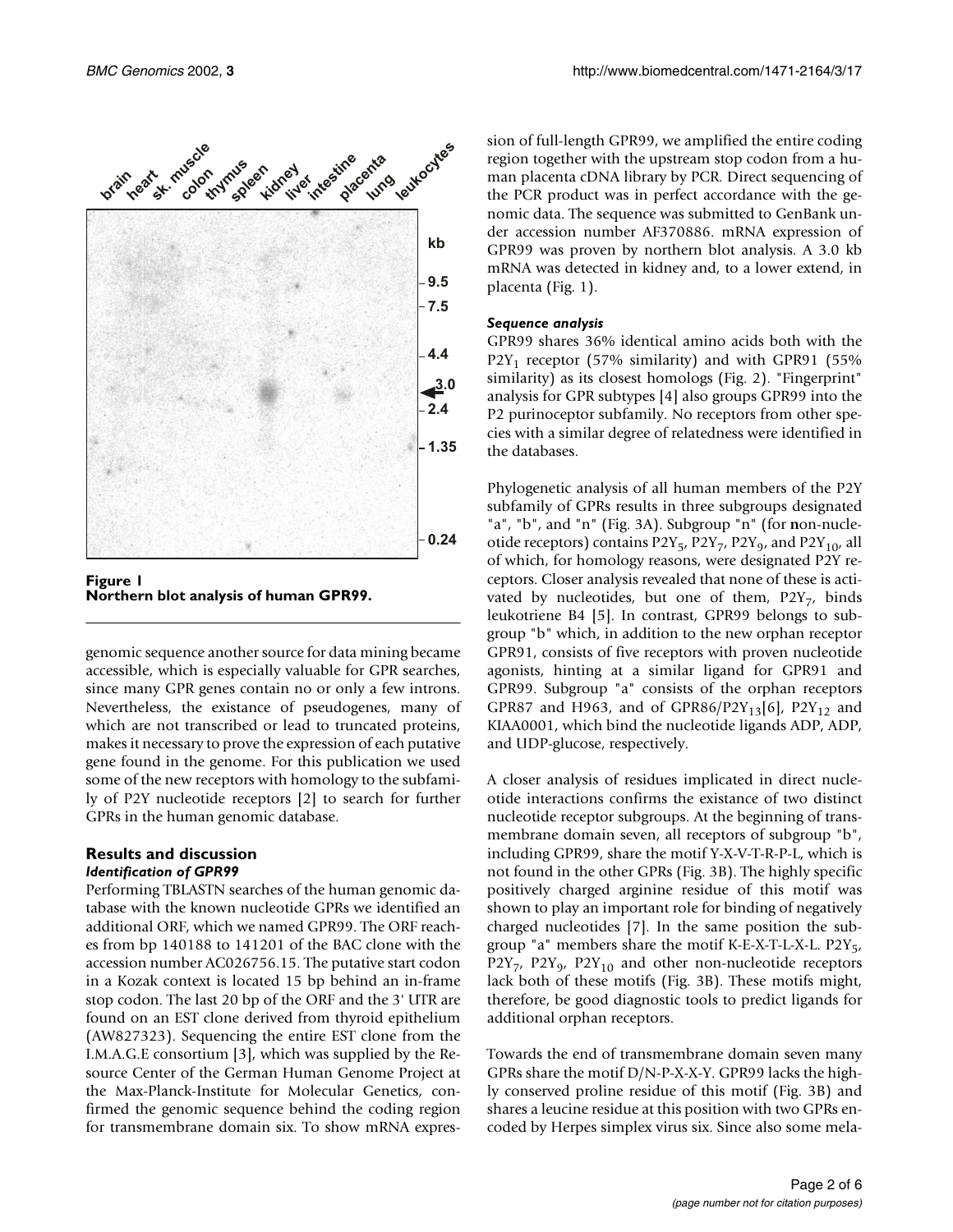|             | TM <sub>1</sub>                                                          |     |
|-------------|--------------------------------------------------------------------------|-----|
| GPR99       | MNEPLDYLANASDFPDYAAAFGNCTDENIPLKMHYLPVIYGII                              | 43  |
| GPR91       | MAWNATCKNWLAAEAALEKYYLSIFYGIE                                            | 29  |
| <b>P2Y1</b> | MTEVIWPAVPNGTDAAFIAGPGSSWGNSTVASTAAVSSSE, KCAI TKTGFOFYYLPAVYILV         | 61  |
|             | TM <sub>1</sub><br>TM <sub>2</sub>                                       |     |
| GPR99       | FLVGFPGNAVVISTYIFKMRPWKSSTIIMLNLACTDLLYLTSLPFLIHYYASGENWIFGDF            | 104 |
| GPR91       | FVVGVLGNTIVVYGYIFSLKNWNSSNIYLFNLSVSDLAFLCTLPMLIRSYANG.NWIYGDV            | 89  |
| <b>P2Y1</b> | FIIGFLGNSVAIWMFVFHMKPWSGISVYMFNLALADFLYVLTLPALIFYYFNKTDWIFGDA            | 122 |
|             | TM <sub>3</sub><br>TM4                                                   |     |
| GPR99       | MCKFIRFSFHFNLYSSILFLTCFSIFRYCVIIHPMSCFSIHKTRCAVVACAVVWIISLVAVIPMTFLI     | 172 |
| GPR91       | LCISNRYVLHANLYTSILFLTFISIDRYLIIKYPFREHLLQKKEFAILISLAIWVLVTLELLPILPLI     | 157 |
| <b>P2Y1</b> | MCKLORFIFHVNLYGSILFLTCISAHRYSGVVYPLKSLGRLKKKNAICISVLVWLIVVVAISPILFYS     | 190 |
|             | TM <sub>5</sub>                                                          |     |
| GPR99       | TSTNRTNRS.ACLDLTSSDELNTIKWYNLILTATTFCLPLVIVTLCYTTLIHTLTH                 | 227 |
| GPR91       | NPVI. TDNGTTCNDFASSGDPNYNLIYSMCLTLLGFLIPLFVMCFFYYKIALFLKQRNR             | 215 |
| <b>P2Y1</b> | GTGVRKNKTITCYDTTSDEYLRSYFIYSMCTTVAMFCVPLVLILGCYGLIVRALIY                 | 246 |
|             | TM <sub>6</sub><br>TM7                                                   |     |
| GPR99       | GLQTDSCLKQKARRLTILLLLLAFYVCFLPFHILRVIRIESRLLSISCSIENQIHEAYIVSRPLA        | 292 |
| GPR91       | QVATALPL.EKPLNLVIMAVVIFSVLFTPYHVMRNVRIASRLGSWKQYQCT.QVVINSFYIVTRPLA      | 280 |
| <b>P2Y1</b> | KDLDNSPLRRKSIYLVIIVLTVFAVSYIPFHVMKTMNLRARLDFQTPAMCAFNDRVYATYQVTRGLA<br>* | 313 |
|             | TM7                                                                      |     |
| GPR99       | ALNTFGNLLLYVVVSDNFQQAVCSTVRCKVSGNLEQAKKISYSNNP.                          | 337 |
| GPR91       | FLNSVINPVFYFLLGDHFRDMLMNQLRHNFKSLTSFSRWAHELLLSFREK                       | 330 |
| P2Y1        | SINSCVDPILYFIAGDTERRRISRATRKASRRSFANIOSKSFDMTINIIPFFKONGDTSI             | 373 |

#### **Figure 2**

Alignment of human GPR99 with its closest relatives hGPR91 and hP2Y<sub>1</sub>. Amino acid residues identical to GPR99 are highlighted. The seven transmembrane regions (TM) are overlined, the N-glycosylation signals of GPR99 (•), and the position of the subgroup-specific motif at the beginning of transmembrane domain seven (\*) are indicated.

tonin receptors, some retinal receptors, the muscarinic acetylcholine receptor from drosophila, and the orphan receptors GPR35 and GPR52 lack the proline residue at this position, GPR99 might very well be a functional receptor.

All nucleotide-binding GPRs including GPR99 contain the motif H-X-X-R/K at the end of transmembrane domain six, which is shared by only a few other GPRs, like the orphan receptors GPR17 and GPR34.

#### *Chromosomal localization*

The BAC clone AC026756.15 contains the GPR99 gene and is part of the contig NT\_009840 which maps to chromosome 13q32-33. The Ensembl contig view tool [8], which identified the GPR99 ORF by automated gene prediction (volatile ID 426046), maps GPR99 to chromosome 13q32.2. To the same chromosomal location two disorders, congenital Microcoria and one form of Schizophrenia, had been linked.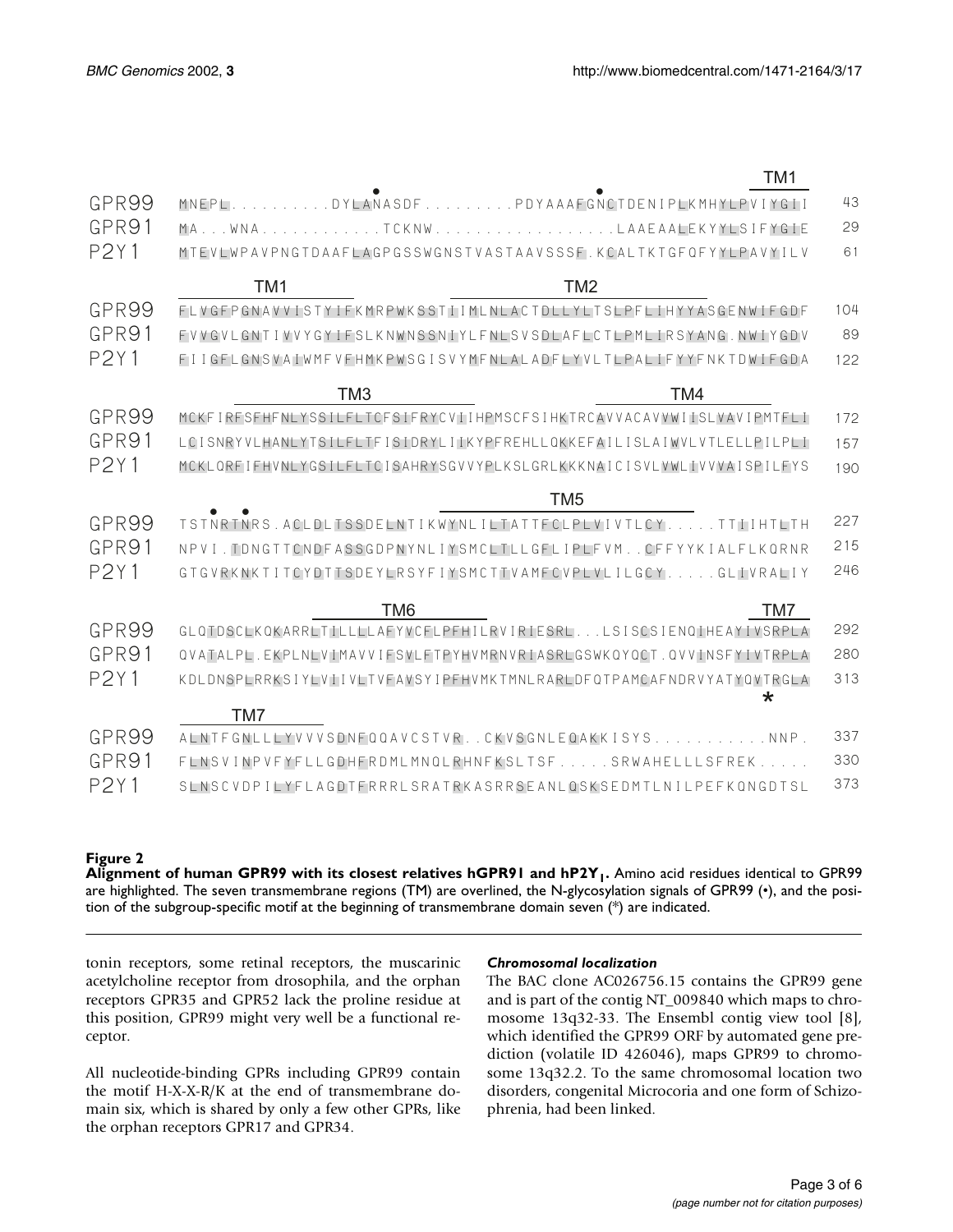

## **Figure 3**

**Phylogenetic analysis of human nucleotide GPRs.** (A) Phylogenetic tree. The two nucleotide-receptor subgroups "a" and "b" and the related non-nucleotide receptors (n) are indicated. Chromosomal localizations and known endogenous ligands with highest affinities (in brackets) are indicated for each GPR. Phylogenetic analysis assigned a support value of at least 53% to each internal branch. (B) Alignment of putative nucleotide-binding motifs at the beginning of transmembrane domain seven. The proline-containing motif towards the end of transmembrane domain seven is indicated below the alignment. The accession numbers of the receptors are: GPR86, AAK01864; GPR87, AAK01858; GPR91, AF348078; H963, AAC51846; KIAA0001, BAA02791; P2Y<sub>1</sub>, CAA07339; P2Y<sub>2</sub>, XP\_006367; P2Y<sub>4</sub>, P51582; P2Y<sub>5</sub>, P43657; P2Y<sub>6</sub>, Q15077; P2Y<sub>7</sub>, Q15722; P2Y<sub>9</sub>, Q99677;  $P2Y_{10}$ , AAB57836; P2Y<sub>11</sub>, AAB88674; P2Y<sub>12</sub>, AAG48944. (C) Schematic diagram of the subgroup "a" gene cluster on chromosome 3q24. In the upper part the overlapping BAC clones, coding for the receptors indicated below, are given. The genes of  $P2Y_{12}$ , GPR86, and GPR87 are located in a head-to-tail configuration within a distance of 46.5 kb on one contig of AC024886. The GPR87 gene is also present on AC078816, which overlaps with AC024886 in 15 kb of its sequence. The H963 gene is encoded by AC078816 and AC011103, the KIAA0001 gene by AC078816, AC011103, and AC063935. From these data the order of the genes can be deduced. Gaps in the known sequence of the BAC clones coding for H963 and KIA0001 make it impossible to determine the orientation and exact size of the intergenic regions.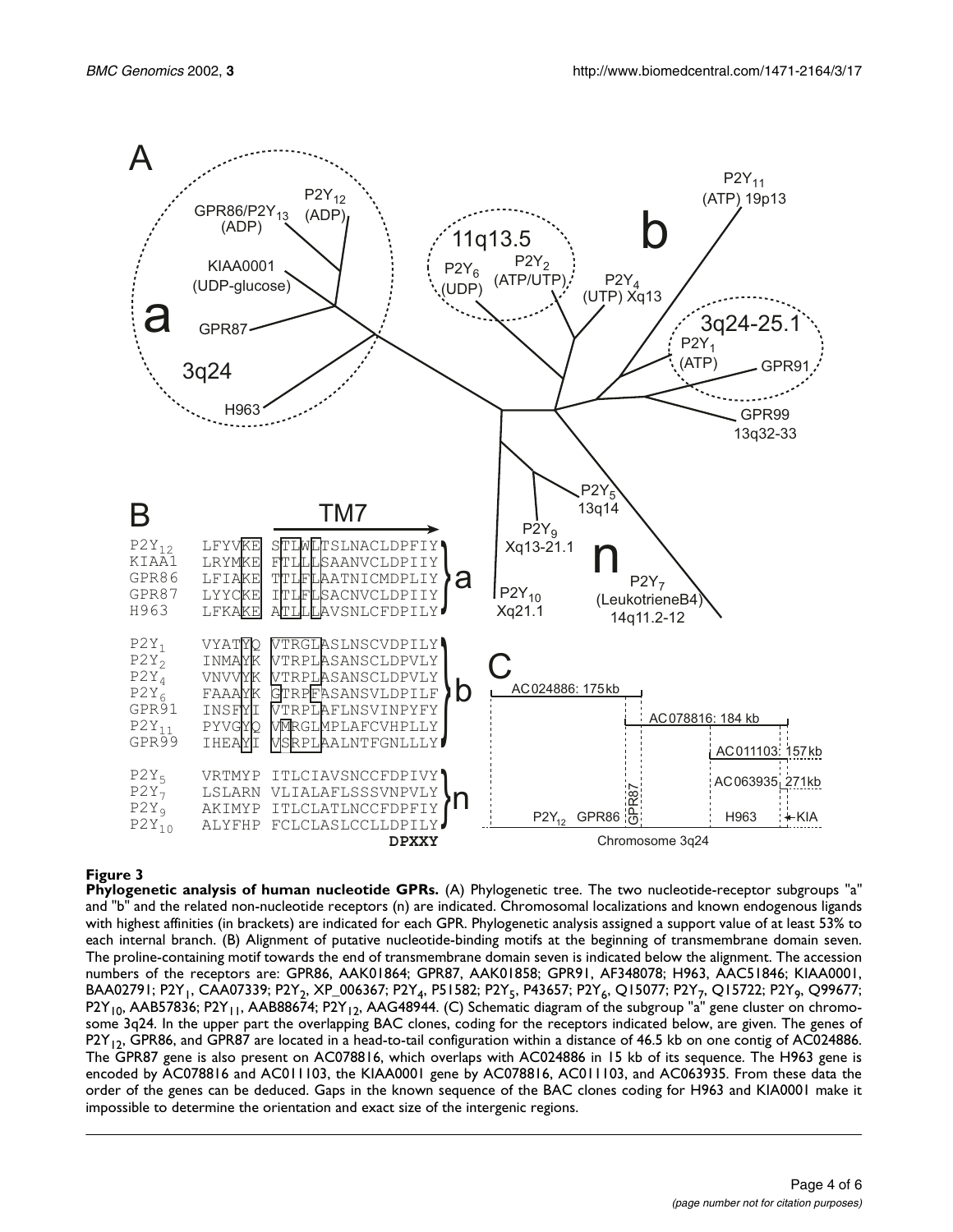In contrast to other nucleotide GPR genes, which are often found in clusters, we did not recognize further GPR genes close to GPR99. The chromosomal localization of the other nucleotide GPRs supports the proposed subgroup classification, since all genes of the subgroup "a" receptors are located within 355 kb on two overlapping BAC clones (AC024886 and AC078816) on chromosome 3q24 (Fig. 3C). The five subgroup "a" genes are, therefore, excellent examples for gene duplication events and divergent evolution of the resulting genes. The subgroup "b" genes are more scattered throughout the genome with clusters of P2Y<sub>1</sub> and GPR91 on chromosome 3q24-25.1, not far away from the subgroup "a" cluster, and of  $P2Y_2$  and  $P2Y_6$ on chromosome 11q13.5 [9] on the same BAC clone consisting of 191 kb (AP002761).

#### *Functional assays*

A full-length cDNA clone of GPR99 was constructed by ligating error-free PCR products. For expression in Xenopus oocytes this cDNA was cloned into pGemHE [10]. In vitro transcribed cRNA was injected together with the cRNA of a G-protein coupled inwardly rectifying potassium channel, and the oocytes were analyzed by whole cell clamp as described [11,12]. None of the applied nucleotide ligands (ATP, CTP, GTP, UTP, ADP, GDP, UDP, AMP, CMP, GMP, cAMP, cGMP, CMP-sialic acid, GDP-fucose, GDP-mannose, UDP-N-acetyl galactosamin, UDP-glucuronate, UDP-galactose, UDP-N-acetyl glucose) evoked stronger responses in GPR99-injected than in control oocytes. As an additional mammalian expression system we used CHO cells stably transfected with aequorin and the promiscous G protein  $\alpha$  subunit G<sub> $\alpha$ 16</sub>[13]. These cells were transiently transfected with a GPR99-pcDNA3 construct. G-protein activation was analyzed by measuring the  $Ca^{2+}$ dependent luminescence of aequorin in a bioluminometer (Berthold). As in the oocyte system, the above mentioned nucleotides did not stimulate the emission of light in a GPR99-dependent manner. We conclude from this that the nucleotide derivatives assayed are either no agonists of GPR99 or that GPR99 can not activate the G proteins present in the oocyte and the CHO cells. Both systems are widely used for heterologous cell-surface expression of GPRs. Nevertheless, since no GPR99-specific antiserum was available, and since we did not add an epitope tag to GPR99, we can not prove cell-surface expression which is a prerequisite for the ligand assays used.

## **Conclusions**

We describe the identification of GPR99 from human genomic data and its expression in kidney and placenta. With respect to a new subgroup classification for the P2Y subfamily based on sequence similarity, specific ligandbinding motifs, and gene clustering, we propose that GPR99 is a receptor for nucleotide ligands.

### **Materials and methods**

*Database searches and construction of evolutionary trees* BLASTN and TBLASTN searches of GenBank were performed using the National Center for Biotechnology Information server [14]. Amino-acid sequences were aligned with Clustal W [8]. Phylogenetic analysis was performed using the program PUZZLE [15], a support value of at least 53% was assigned to each internal branch.

#### *Northern-blot analysis*

A commercial human multiple-tissue northern blot (Clontech) was hybridized using a [32P]-labeled 400 bp NotI-GPR99 fragment of the IMAGE clone 3014233 (AW827323) according to the manufacturer's instructions. The blot contained 1  $\mu$ g of poly-A<sup>+</sup> RNA in each lane.

### *PCR*

Based on the genomic sequence of hGPR99 an upstream primer containing the in-frame stop and start codon (AGA **TGA** AAG GAG ACA ACC **ATG** AAT G) and a downstream primer about 50 nucleotides 3' of the stop codon (CTT AGG ATG CTA GGT AAA GTA TCA GC) were designed. Full-length GPR99 was PCR amplified from placental cDNA prepared with the Marathon kit (Clontech) using a protocol with 30 cycles at an annealing temperature of 55°C and Taq polymerase.

To obtain an error-free GPR99 cDNA, the PCR products were cloned into the pGEM-T Easy vector (Promega) and a full-length clone was constructed by ligating error-free parts of two individual clones.

#### *Ligand assays*

For expression in Xenopus oocytes GPR99 was cloned into pGemHE [10]. In vitro transcribed cRNA was injected together with the cRNA of the G protein-coupled inwardly-rectifying potassium channel GIRK, and the oocytes were analyzed by whole cell clamp analysis [11,12].

As a mammalian expression system we used CHO cells stably transfected with aequorin and the promiscuous G protein α subunit  $G_{\alpha 16}$ [13]. These cells were transiently transfected with GPR99 cloned into pcDNA3 (Invitrogen). Activation of G-proteins was analyzed by measuring the Ca2+-dependent luminescence of aequorin in a bioluminometer (Berthold).

### **Author's contributions**

T. W. and S. H. caried out the phylogenetic and sequence analysis, A. M. performed the aequorin assay, and H.-J. K. the Xenopus oocyte assay. H.C.S. participated in the design of the study and W. H. initially identified and sequenced gpr99, took part in the ligand assays, and wrote the manuscript. All authors read and approved the final manuscript.